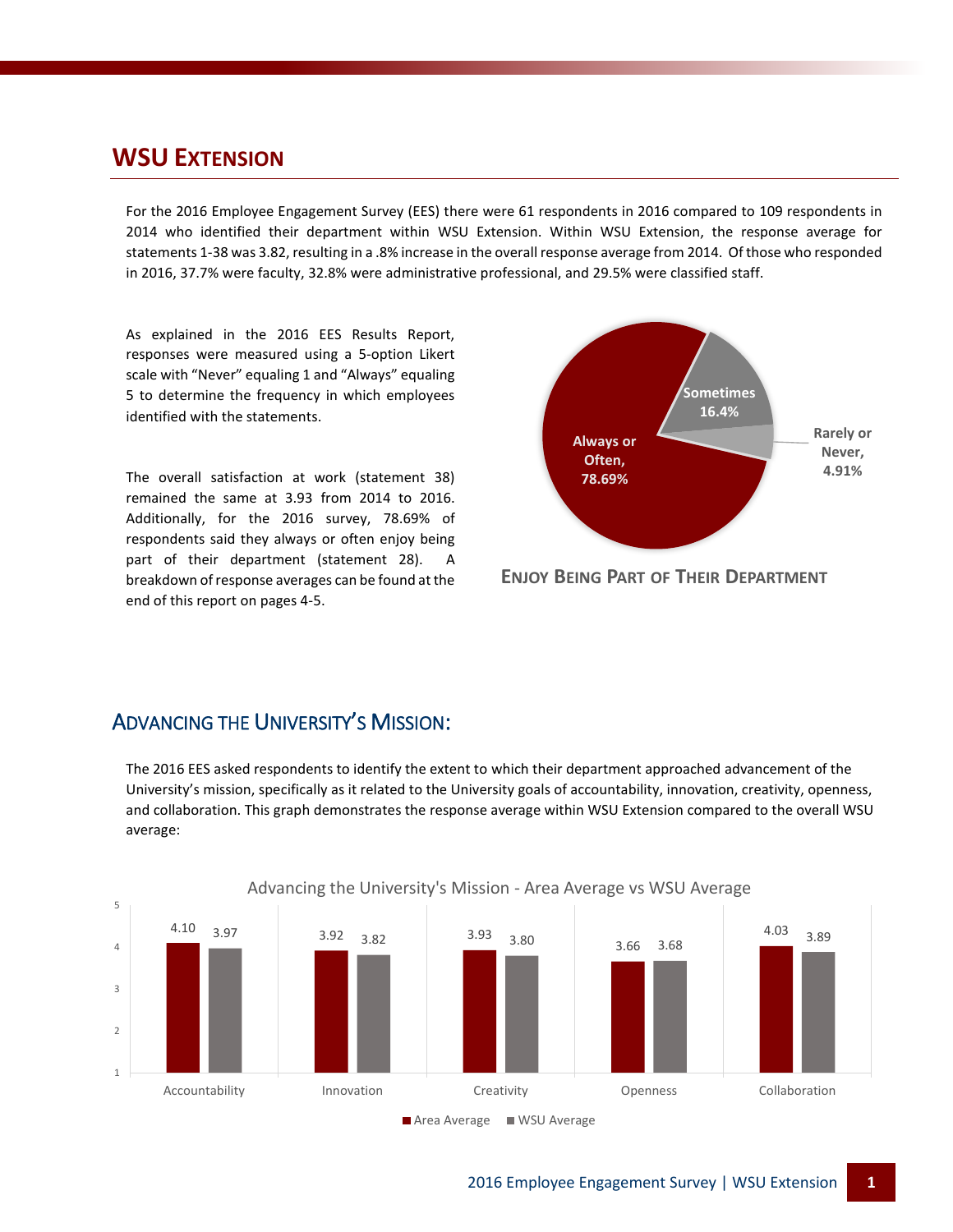### HIGHEST 2016 AREA RESPONSE AVERAGE:

|                                                      | Area                     | Area                     | <b>WSU</b>     |  |  |  |
|------------------------------------------------------|--------------------------|--------------------------|----------------|--|--|--|
| <b>Statements</b>                                    | <b>Average</b>           | Average                  | <b>Average</b> |  |  |  |
|                                                      | 2014                     | 2016                     | 2016           |  |  |  |
| I have positive interactions with my co-workers. **  | $\overline{\phantom{a}}$ | 4.33                     | 4.19           |  |  |  |
| My supervisor treats me with dignity and respect. ** | -                        | 4.28                     | 4.29           |  |  |  |
| I know what is expected of me at work.               | 4.32                     | 4.23                     | 4.37           |  |  |  |
| Those around me are committed to doing quality work. | 4.34                     | 4.18                     | 4.10           |  |  |  |
| I enjoy being part of my department.                 | 4.13                     | 4.16                     | 4.00           |  |  |  |
|                                                      |                          | $*1111100040$ $*1100040$ |                |  |  |  |

*\*Updated for 2016 ; \*\*New for 2016*

## LOWEST 2016 AREA RESPONSE AVERAGE:

|                                                                                 | Area    | Area                                                                          | <b>WSU</b>                        |
|---------------------------------------------------------------------------------|---------|-------------------------------------------------------------------------------|-----------------------------------|
| <b>Statements</b>                                                               | Average | Average                                                                       | Average                           |
|                                                                                 | 2014    | 2016                                                                          | 2016                              |
| I feel appropriately compensated for my level of position. **                   | -       | 2.98                                                                          | 3.17                              |
| I receive clear information about changes being made within my college/area.    | 3.29    | 3.18                                                                          | 3.29                              |
| I receive clear information about changes being made within WSU.                | 3.19    | 3.22                                                                          | 3.33                              |
| My supervisor encourages me to use the University resources available to me. ** | $\sim$  | 3.29<br>$\omega_{11}$ $\omega_{22}$ $\omega_{33}$ $\omega_{44}$ $\omega_{45}$ | 3.47<br>$\epsilon$ and $\epsilon$ |

*\*Updated for 2016 ; \*\*New for 2016*

## SIGNIFICANT AREA RESPONSE CHANGE (HIGHEST/LOWEST RESPONSE CHANGES):

| <b>Statements</b>                                                                                                  | Area<br>Average<br>2014 | Area<br><b>Average</b><br>2016 | Change  |
|--------------------------------------------------------------------------------------------------------------------|-------------------------|--------------------------------|---------|
| I am encouraged to develop myself professionally.                                                                  | 3.65                    | 3.82                           | 0.17    |
| I am encouraged to provide input on decisions impacting my work.                                                   | 3.67                    | 3.80                           | 0.13    |
| I am encouraged to improve work processes to benefit students and other University<br>constituents or colleagues.* | 3.83                    | 3.39                           | $-0.44$ |
| $*$ llodated for $2016 \cdot$ $*$ $*$ New for $2016$                                                               |                         |                                |         |

*\*Updated for 2016 ; \*\*New for 2016*

#### UNIVERSITY RESOURCES:

Based on feedback, the 2016 survey added additional statements regarding workplace concerns and employee awareness of WSU resources, specifically those resources related to Workplace Violence, Bullying, State Ethics, Discrimination, Sexual Harassment and Sexual Misconduct. This graph demonstrates the percentage of employees who identified awareness of the following University policies within WSU Extension:

| <b>Policy Prohibiting Discrimination, Sexual Harassment, and Sexual Misconduct</b> |        |        |        | 100% |
|------------------------------------------------------------------------------------|--------|--------|--------|------|
| Washington State University Ethics, Conflict of Interest, and Technology Transfer  |        |        | 83.61% |      |
| <b>Workplace Violence</b>                                                          |        | 75.41% |        |      |
| <b>Bullying Prevention and Reporting</b>                                           | 67.21% |        |        |      |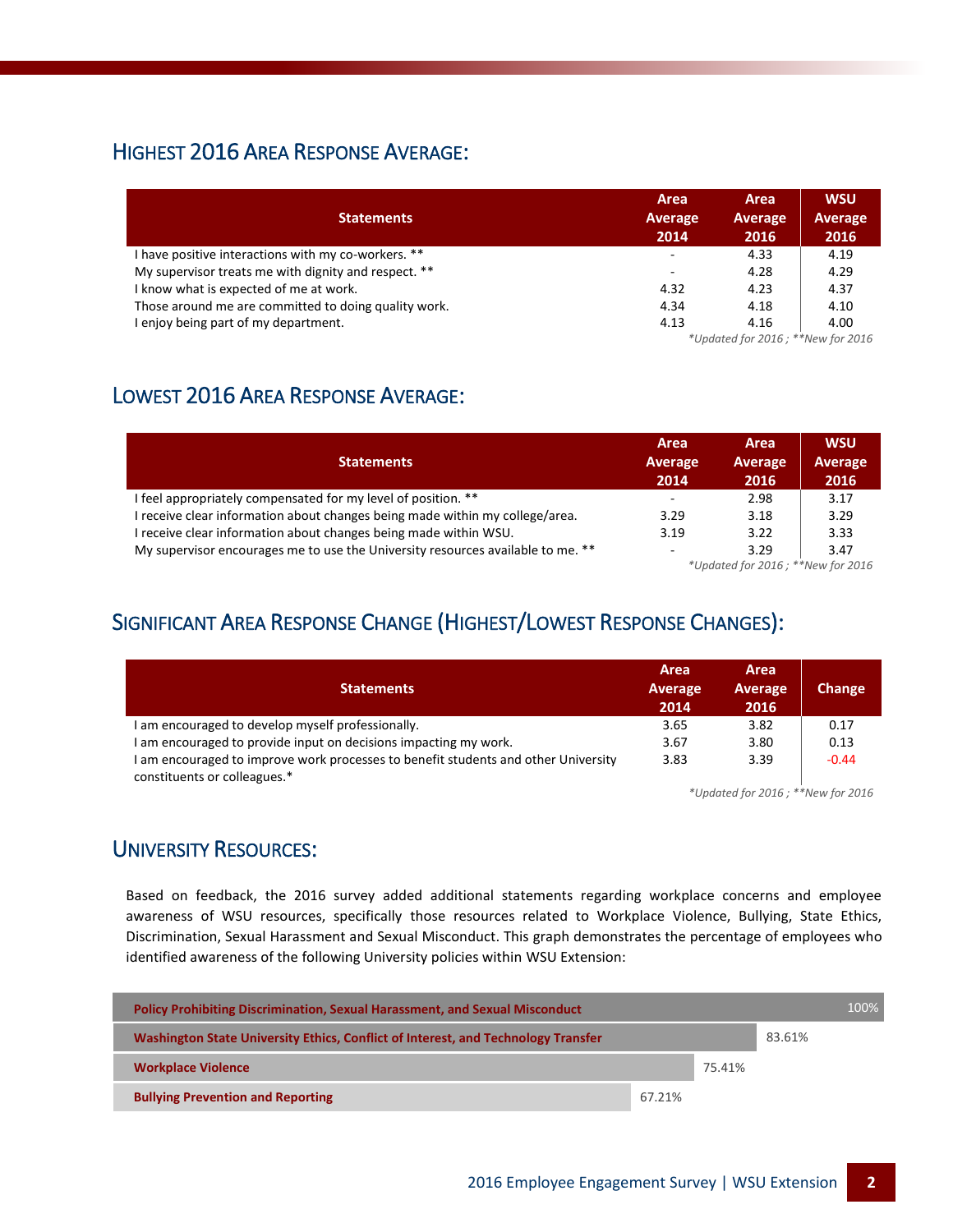### EMPLOYEE FEEDBACK:

At the end of the survey, employees were given the opportunity to provide feedback regarding subjects not addressed in the survey. The following feedback, specifically related to employee perceptions of the workplace, was provided by respondents who identified themselves within WSU Extension:

- Difficult to get information/employment help when so far from Pullman
- Would be nice to have a raise
- Faculty and staff not included in finding solutions to issues
- General disapproval of the regional extension specialist concept among county administrative faculty
- Policies and procedures are developed for the on campus faculty and programs
- University systems are difficult to work with, delay in processing payments etc.
- Concerns regarding the quality of teaching that occurs; more support to train extension educators on teaching and facilitation skills
- Compensation disparities between men and women in same/similar roles
- Lack of clear policies and procedures; inadequate program oversight
- WSU needs to focus on effective leadership skills among its supervisory positions, and then provide incentives for effective, professional leadership

## ACTION ITEMS:

In reviewing the data for those respondents who identified themselves within a unit reporting through WSU Extension, initiatives to improve employee engagement and perceptions of the workplace may include, but are not limited to:

- Identify positions with inappropriate compensation
- Improve communication efforts regarding changes at all levels of the University
- Provide on-going feedback on how to improve work process
- Provide employees with resources as appropriate and encourage the use of University resources
- Improve communication regarding the WSU policies concerning workplace violence and bullying prevention and reporting, and provide employees with resources as appropriate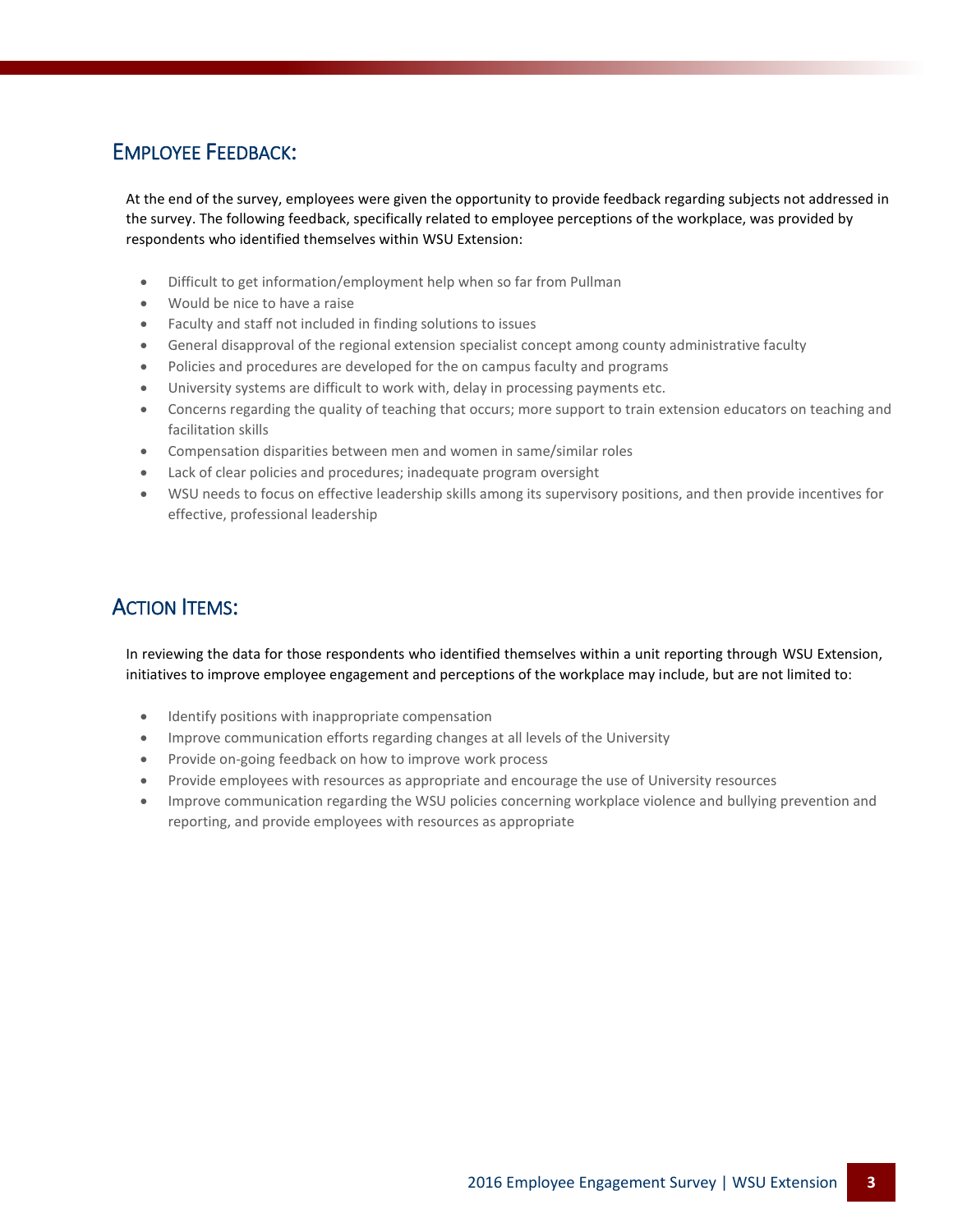## RESPONSE AVERAGE BREAKDOWN:

|                |                                                                                                         | <b>Area Average</b>      |      | <b>WSU Average</b>       |      |
|----------------|---------------------------------------------------------------------------------------------------------|--------------------------|------|--------------------------|------|
|                |                                                                                                         | 2014                     | 2016 | 2014                     | 2016 |
|                | # of Respondents                                                                                        | 109                      | 61   | 1891                     | 1958 |
|                | <b>Overall Average</b>                                                                                  | 3.79                     | 3.82 | 3.72                     | 3.81 |
|                | SECTION 1: Do employees feel they have what is needed to do their job?                                  |                          |      |                          |      |
| 1              | I know what is expected of me at work.                                                                  | 4.32                     | 4.23 | 4.38                     | 4.37 |
| $\overline{2}$ | I receive the information I need to perform my job.                                                     | 4.09                     | 3.92 | 4.06                     | 4.03 |
| 3              | I have the resources and training to do my job effectively.*                                            | 3.88                     | 3.87 | 3.99                     | 4.00 |
| 4              | I have the technology I need to do my job efficiently.                                                  | 4.17                     | 4.03 | 4.15                     | 4.09 |
|                | SECTION 2: Do employees feel they are valued?                                                           |                          |      |                          |      |
| 5              | I am recognized for doing a good job.                                                                   | 3.49                     | 3.45 | 3.41                     | 3.50 |
| 6              | My supervisor values me and the work I do.                                                              | 3.93                     | 3.82 | 3.84                     | 3.93 |
| 7              | I feel encouraged to have a good balance between work and personal life.                                | 3.42                     | 3.49 | 3.41                     | 3.63 |
| 8              | I feel appropriately compensated for my level of position. **                                           | $\blacksquare$           | 2.98 | $\overline{\phantom{a}}$ | 3.17 |
|                | SECTION 3: Do employees feel they provide individual contributions?                                     |                          |      |                          |      |
| 9              | I am encouraged to develop myself professionally.                                                       | 3.65                     | 3.82 | 3.44                     | 3.59 |
| 10             | I am encouraged to provide input on decisions impacting my work.                                        | 3.67                     | 3.80 | 3.54                     | 3.64 |
| 11             | I am encouraged to come up with better ways of doing things.                                            | 3.77                     | 3.73 | 3.56                     | 3.72 |
| 12             | I am given opportunities to be innovative or creative. **                                               | $\blacksquare$           | 3.89 | $\overline{\phantom{a}}$ | 3.69 |
| 13             | I am given opportunities to be collaborative. **                                                        | $\blacksquare$           | 4.07 | $\overline{\phantom{a}}$ | 3.78 |
|                | SECTION 4: Do employees feel connected to their co-workers?                                             |                          |      |                          |      |
| 14             | A spirit of cooperation and teamwork exists between my co-workers and me.                               | 4.04                     | 3.97 | 3.85                     | 3.88 |
| 15             | Knowledge and information sharing is practiced between my co-workers and me.                            | 3.89                     | 3.93 | 3.80                     | 3.84 |
| 16             | Those around me are committed to doing quality work.                                                    | 4.34                     | 4.18 | 4.12                     | 4.10 |
| 17             | I have positive interactions with my co-workers. **                                                     | $\blacksquare$           | 4.33 | $\sim$                   | 4.19 |
| 18             | I enjoy the work climate that exists between my co-workers and me. **                                   | ÷,                       | 4.07 | $\overline{\phantom{a}}$ | 4.00 |
|                | SECTION 5: Do employees feel satisfied with their supervisor? **                                        |                          |      |                          |      |
| 19             | My supervisor gives me ongoing feedback to help me improve my performance.*                             | 3.49                     | 3.58 | 3.29                     | 3.45 |
| 20             | My supervisor encourages a positive work climate. **                                                    | $\blacksquare$           | 3.86 | $\overline{\phantom{a}}$ | 3.90 |
| 21             | My supervisor promotes open communication and feedback. **                                              |                          | 4.00 |                          | 3.90 |
| 22             | My supervisor treats me with dignity and respect. **                                                    | $\overline{\phantom{a}}$ | 4.28 | $\blacksquare$           | 4.29 |
|                | SECTION 6: Do employees feel connected to their department?                                             |                          |      |                          |      |
| 23             | Clear reporting structures are established within my department.                                        | 3.68                     | 3.62 | 3.79                     | 3.87 |
| 24             | I receive clear information about changes being made within my department.                              | 3.41                     | 3.36 | 3.32                     | 3.43 |
| 25             | I know how my department measures success.                                                              | 3.42                     | 3.44 | 3.26                     | 3.41 |
| 26             | I know how my work contributes to the success of my department.                                         | 3.74                     | 3.74 | 3.84                     | 3.92 |
| 27             | My department demonstrates support for a diverse workforce.                                             | 3.93                     | 3.97 | 4.00                     | 4.08 |
| 28             | I enjoy being part of my department.                                                                    | 4.13                     | 4.16 | 3.96                     | 4.00 |
|                |                                                                                                         |                          |      |                          |      |
|                | Rate the extent to which your department approaches the following to advance the University Mission: ** |                          |      |                          |      |
| 29             | Accountability                                                                                          |                          | 4.10 |                          | 3.97 |
| 30             | Innovation                                                                                              |                          | 3.92 | ÷,                       | 3.82 |
| 31             | Creativity                                                                                              | ÷,                       | 3.93 |                          | 3.80 |
| 32             | Openness                                                                                                | $\overline{\phantom{a}}$ | 3.66 | $\overline{\phantom{a}}$ | 3.68 |
| 33             | Collaboration                                                                                           | $\blacksquare$           | 4.03 | L,                       | 3.89 |
|                | SECTION 7: Do employees feel connected to WSU as a whole?                                               |                          |      |                          |      |
| 34             | I am encouraged to improve work processes to benefit students and other University                      | 3.83                     | 3.39 | 3.71                     | 3.70 |
|                | constituents or colleagues.*                                                                            |                          |      |                          |      |
| 35             | I receive clear information about changes being made within my college/area.                            | 3.29                     | 3.18 | 3.18                     | 3.29 |
| 36             | I receive clear information about changes being made within WSU.                                        | 3.19                     | 3.22 | 3.16                     | 3.33 |
| 37             | I enjoy being part of Washington State University.                                                      | 4.15                     | 4.03 | 4.07                     | 4.08 |
| 38             | Overall, I am satisfied at work.                                                                        | 3.93                     | 3.93 | 3.84                     | 3.86 |
|                | EMPLOYEE RESOURCES: Are employees aware of WSU resources or do they have concerns in the workplace? **  |                          |      |                          |      |
|                | I am comfortable with utilizing University resources. **                                                |                          | 3.67 | $\overline{\phantom{a}}$ | 3.75 |
|                | My supervisor encourages me to use the University resources available to me. **                         | $\overline{\phantom{a}}$ | 3.29 | ÷,                       | 3.47 |
|                | I have concerns regarding work climate. **                                                              |                          | 3.64 |                          | 3.54 |
|                | I feel comfortable bringing work climate concerns to my supervisor. **                                  |                          | 3.67 |                          | 3.77 |

 *\*Updated for 2016 ; \*\*New for 2016*